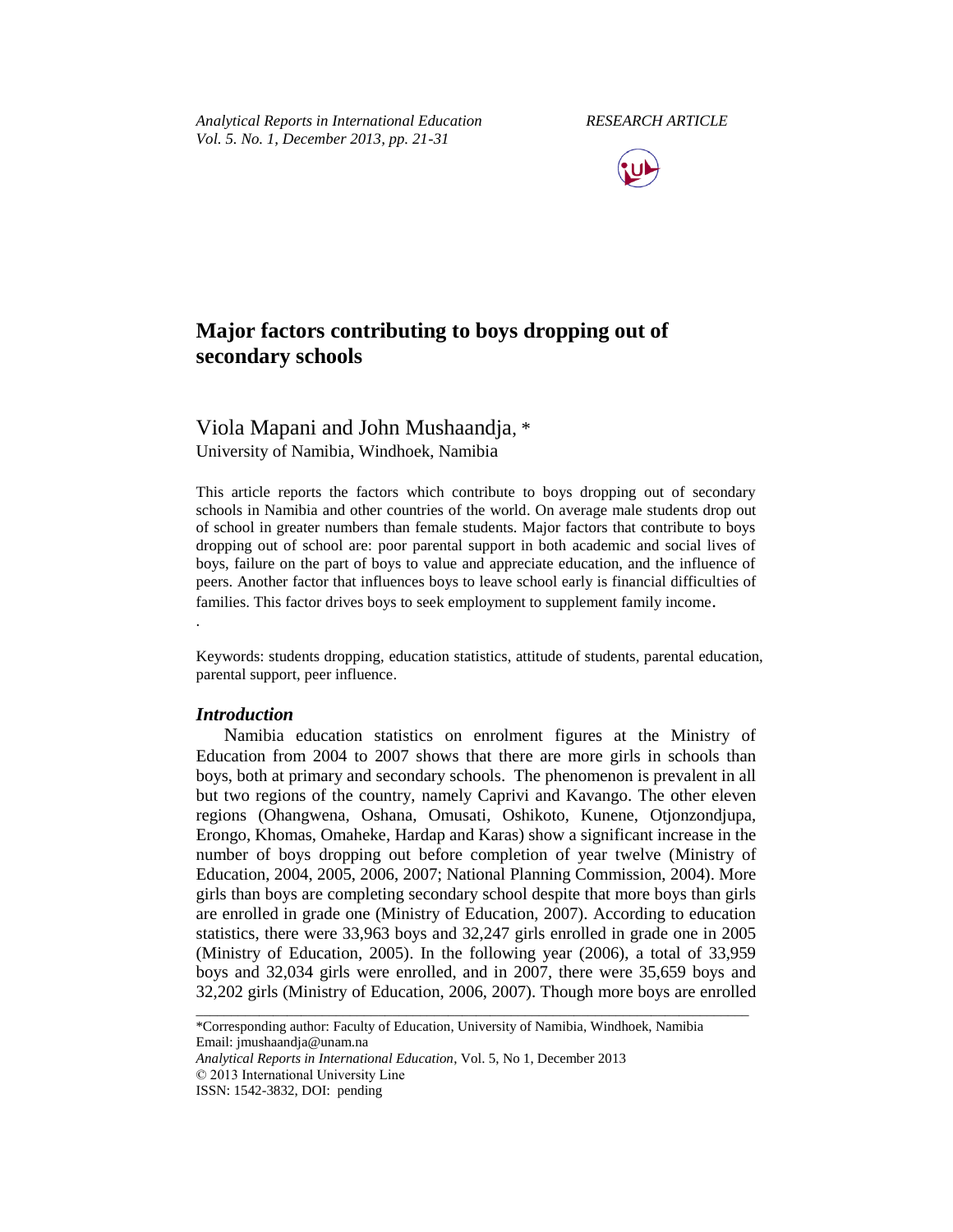in grade one, later on in schools girls outnumber boys especially as students move from primary to junior and senior secondary levels. At junior and senior secondary levels, girls' enrolment remained higher than that of boys (Ministry of Education, 2003, 2005 & 2007).

From 1994 to 2003 school enrolment was biased in favour of boys at both primary and secondary school levels (National Planning commission, 2004). Girls generally drop out of school because of teenage pregnancy. Several interventions were put in place, such as to allow pregnant girls to continue with schooling. The tide has now turned, and it is now boys drop out of school. Following this statistics our study attempted to explore the factors contributing to boys leaving school earlier than girls in secondary schools in the Khomas Region. The objectives were to:

identify factors which affect the progress of boys in secondary  $\bullet$ schools, and

find out what could be done to increase retention of boys in secondary schools.

The study was conducted in the Khomas Region, a region which comprised mainly of the capital city, Windhoek. Windhoek schools have a rich mixture of cultural and ethnic diversity (Shaningwa, 2009). Furthermore, several industries and social amenities are located in Windhoek and attract a large population to this region. Schools enrol children from different ethnic groups, races, and socioeconomic backgrounds (Mowes, 1997).

## *Theoretical framework*

Rumberger (2001) suggested two theoretical frameworks to elucidate the phenomenon of students dropping out of school. One framework focuses on "the contextual factors found in the students' families, schools, communities and peers," which contribute to boys and girls dropping out of school (Rumberger, 2001, p.10). The European Commission (2010) found that contextual factors such as poor family background, child vulnerability, change of place of residence or school, mental disability, history of disengagement from school, poor performance in school, the need to contribute to family income or caring for family members, etc. are likely to contribute to learners dropping out of school in Europe. In Africa, poverty is one of the major factors causing boys and girls to drop out of school, hence African states are trying to abolish school fees (The World Bank and UNICEF, 2009).

Another framework focuses on attributes of learners such as "values, attitudes, and behaviour" (Rumberger, (2001, p.10), and how the attributes influence learners' decision to withdraw from school. For example, in the United Kingdom boys express their masculinity through "laddishness", a culture which is anti-school (Jackson, 2002). They perceive undertaking academic work as feminine and therefore need to be avoided or at least one must appear to avoid it even if it means that one has to drop out of school.

Students are either engaged or disengaged in school academic and/or social activities at school. A student may drop out of school because of disengagement from both school academic and social activities or from one of these activities. Dropping out of school is viewed as the last event in a long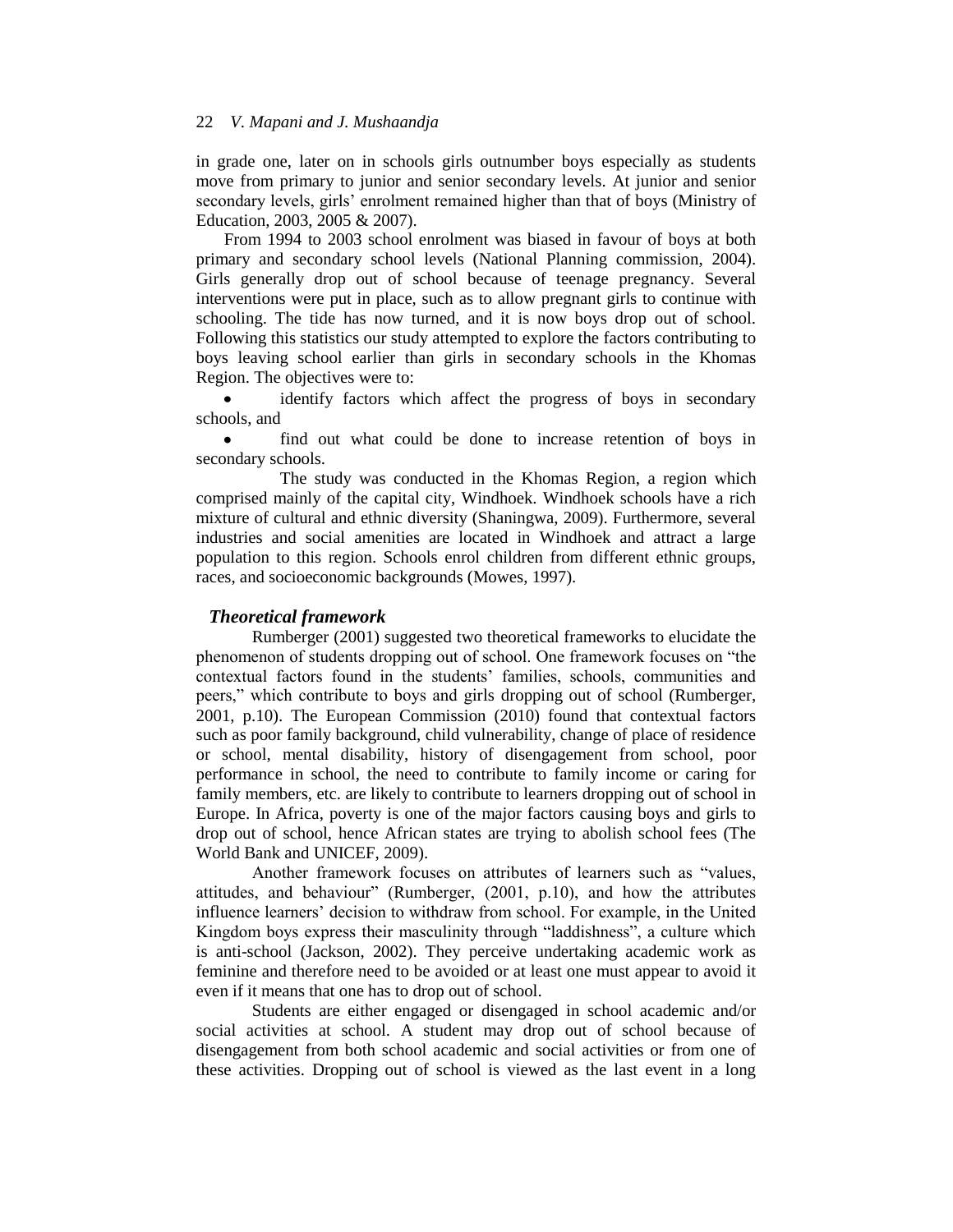process of disengagement from academic and social activities (Plank & DeLuca, 2008).

According to Rumberger (2001) both frameworks are useful and necessary to understand the students drop-out problems. By examining boys' dropout problems in the light of the two perspectives, the researchers were able to identify student attributes and factors from learners' families, the school, peers and the community which are linked to dropping out.

#### *General features that contribute to school drop-out in the world*

Poor economic performance of a country is one of the major features contributing to a myriad of factors causing children to drop out of school. Hillman and Jenker (2004) found that school enrolment mirrors a country's economic performance. In many developing countries, "governments lack either the financial resources or the political will to meet their citizens' educational needs" (Hillman and Jenker 2004, p. 1), hence students drop out of school. A survey of gender and education carried out by Silova and Magno (2004) in Eastern Europe and Russian Federation shows that due to economic hardships boys were pressured to leave school. Either they dropped out of school or parents pulled them out to earn an income or to work in family farms.

In the Southern African Development Community (SADC) region, much attention has been given to girls' than to boys' educational issues. Because of this, boys drop out of school. And because of poverty, some of them look for jobs especially in South African mines so they can remit money to their home countries. Sometimes boys in SADC region leave school because they are required to look after family cattle (UNICEF, 2004; Chipita, 2007). In some African countries like Lesotho, it is a tradition of boys to heard livestock and is regarded as a good way to socialize the boys and make them "responsible members" of family and society (Jha and Kelleher, 2006).

During war times, boys voluntarily or forcefully leave school to fight in the war. Countries such Angola, Columbia, Liberia, Mozambique, Democratic Republic of Congo, Sierra Leone, Sudan, and Uganda have recruited children in armed forces (Sendabo, 2004; Brett and Specht, 2004).

Jackson (2002) highlights the fact that developed countries especially in Western societies place high value on 'ability', and in the school settings it is academic ability that is highly valued. In the United Kingdom, some poor performing boys adopt strategies that divert attention from their academic inability. Some of the strategies are procrastination, deliberate withdraw of effort, avoiding appearance of working, and act out disruptive behaviour (Jackson, 2002), which may culminate in school drop-out.

In the U.S.A. boys appear less motivated with school than girls and are more likely to disengage from school than girls. Boys' disengagement from school affects different groups in the Blacks, Asians, Hispanics, the wealthy, middleincome and low income (Sax, 2007). Black boys are most affected and more likely to be suspended and expelled from school, diagnosed with some learning disability or classified as mentally retarded, arrested within the school premises, and fewer black boys as well as Latinos enrol for college or university (McCready, 2009 and Weaver-Hightower, 2003). Similarly, the Aboriginal boys in Australia are more affected by problems of leaving school early (McCready, 2009 and Weaver-Hightower, 2003).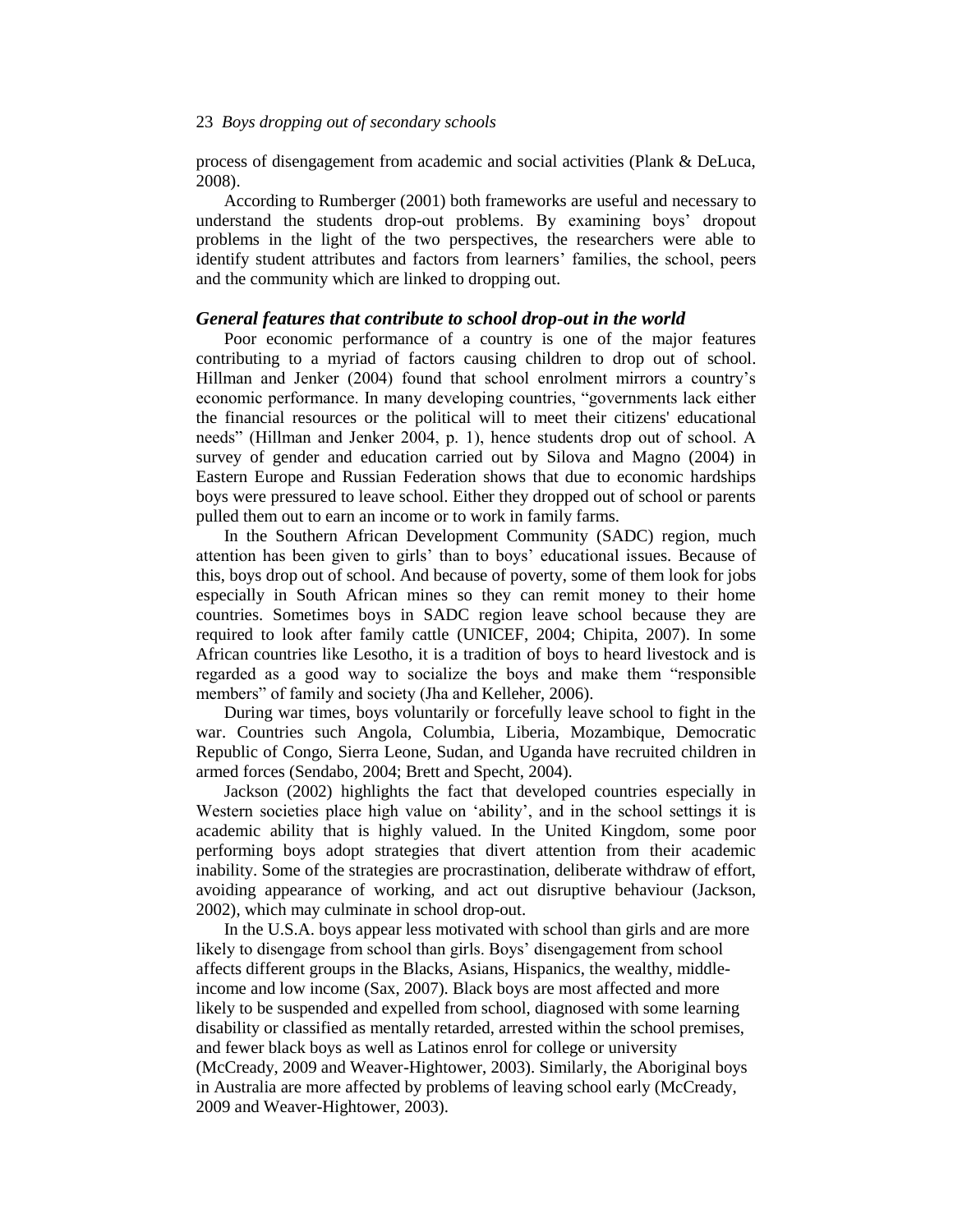## *Factors that contribute to boys dropping out of school*

#### *Attributes of students*

Some factors in this category have been identified which contribute to boys dropping out of school. Gurian and Stevens (2005, p.243) explain that undermotivation in schools may lead to dropping out of school. A school-based research in Britain at four schools, conducted among working class' boys who had been excluded from school, suggests that the behaviour by which boys express their masculinity sometimes leads to their exclusion from school (Kane, 2006). In Kane's (2006) study the boys were excluded for offences such as persistent disobedience, aggression towards their teachers, aggressive and threatening behaviour, and verbal abuse. Schools may discharge students especially boys if their behaviour is contrary to the school norms and is a threat to other learners and teachers.

The attitude of boys towards school is another source of dropping out. Some boys find school boring and feel that it is a waste of time to be in class, therefore put little effort in school work resulting in achieving low grades. They do not appreciate education and think that education does nothing for them and are more concerned with finding a good job after school (Rayment, 2006).

#### *Contextual factors*

Excessive corporal punishment in schools can affect class attendance and learning among boys and girls. Students may miss classes or decide to drop out of school because of excessive punishment. Dunne, Humphreys and Leach (2006) and Humphrey (2008) reported the practice of truancy in schools among low achieving boys in response to excessive corporal punishment. Truancy sometimes leads to permanent dropping out of school. A study in Ghana by Ananga (2011) found that boys dropped out of school to avoid corporal punishment while most of the girls preferred to endure it.

A study conducted by Slade and Trent (2000) in Australia at 61 secondary schools reveals that the declining rates of achievement and retention among boys was due to the presence of 'bad teachers' and boring, repetitive and irrelevant school work. Work was boring because it comprised of theory, and teaching and learning which followed the same procedures all the time. When school work is not challenging enough, and the content is irrelevant to their aspirations, boys disengage. Boys also prefer teaching and learning which involve interesting practical work (Askew and Ross, 1988; Slade and Trent, 2000). The kind of curriculum offered and what happens in the classroom are important because they determine whether learners will be engaged in schooling or will drop out.

The family background and the experiences in the home have a strong influence on whether students will complete their education or drop out of school. Some of the family factors that contribute to dropping out of school are: low socioeconomic status, high family mobility, low educational level of parents, large number of siblings, not living with both natural parents, family disruption, sibling has dropped out, low contact with school, lack of conversations about school, and low educational expectations (Hammond, Linton, Smink and Drew, 2007).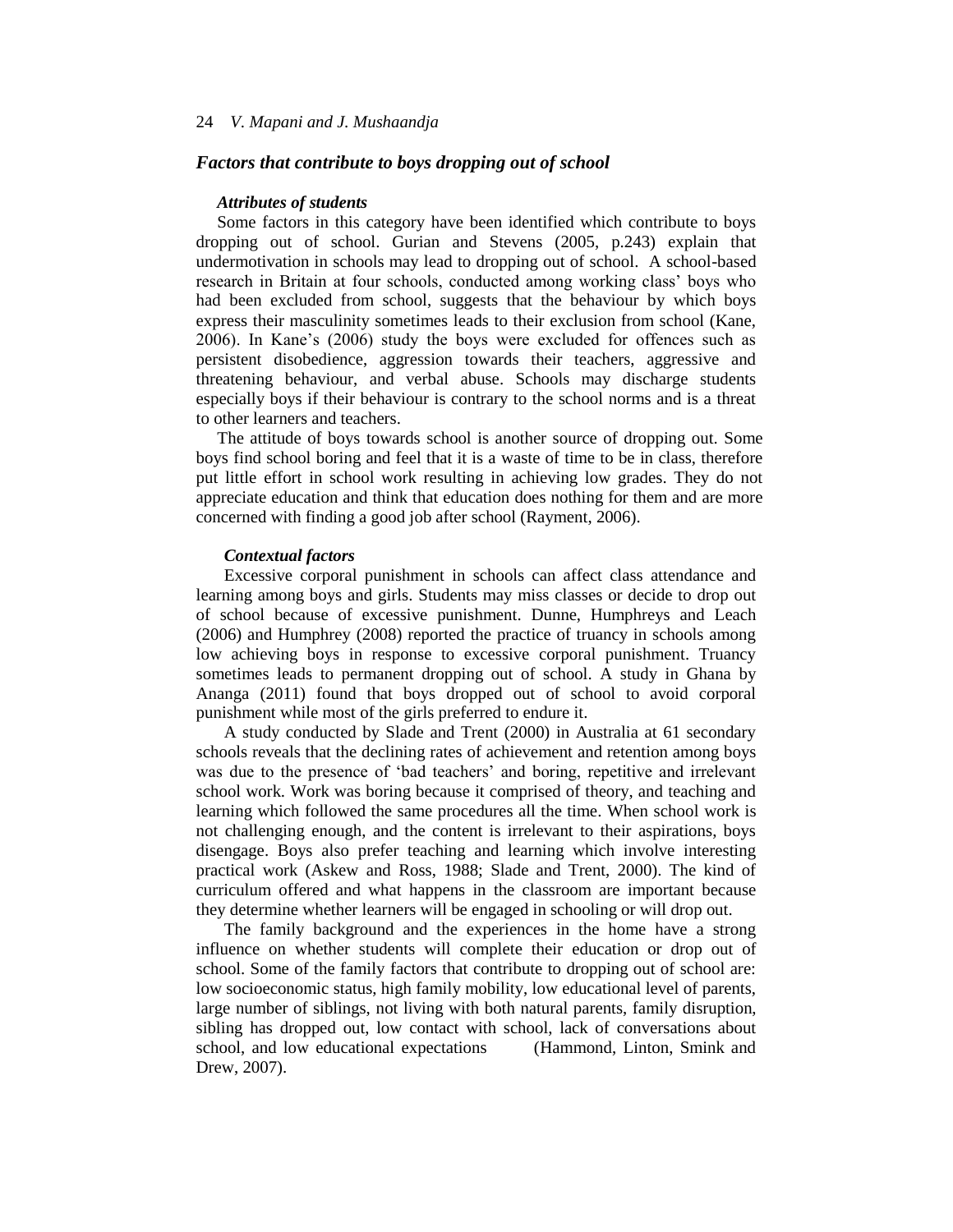Rankin and Aytac (2006) found that there is a link between the boys' and girls' education and parental education in Turkey. Parents' attitudes, values and beliefs about education and their level of education influenced the education of their children. High rates of dropouts have been associated with low parental educational expectations (Hammond, et al., 2007). On the other hand, high parental educational expectations inspired children to higher educational attainments in high school and beyond (Patrikakou, 2004). Educated parents are more aware of the value of education therefore they encourage their children to remain in school and study. Scott-Jones (2002) states that educated fathers or male family members are likely to encourage boys to complete their education. Beekhoven and Dekkers (2005) investigated the early school leaving among boys in the lower vocational track in secondary schools using large longitudinal studies. The frequency of reading books among parents was used to measure cultural capital in the families of boys who dropped out of school. The parents of boys who had dropped out of school were found to read few books than the parents whose boys were still attending school. Furthermore, most boys who dropped out of school were from single-parent families.

A study by Ananga (2011) found that in Ghana older boys between ages 12- 17 dropped out of school because of pressure to contribute to household income. They worked on the farms or went to catch fish to sell. The study conducted by Cardoso and Verner (2006) in the neighbourhoods of Fortaleza in Brazil found that more boys than girls dropped out of school. Attendance dropped to 80 percent at age 13 for boys then at age 17 school attendance dropped to 60 percent and decreased to 50 percent at age 18 (Cardoso and Verner, 2006). The attendance rate for boys dropped as they grew older. School abandonment in Cardoso and Verner's (2006) study was mainly attributed to extreme poverty.

During war times some boys voluntarily drop out of school to join armed forces in order to earn an income. Sendabo (2004) and Brett and Specht (2004) report cases of boys who have dropped out of school and joined armed forces because they were expelled from school, did not like school, or they were mistreated by teachers, due to the presence of other push factors in the school, desire to take revenge for loss of a loved ones, exerted peer pressure or being abducted. Countries like Angola, Columbia, Liberia, Mozambique, Democratic Republic of Congo, Sierra Leone, Sudan and Uganda have recruited children in armed forces (Sendabo, 2004). During conflicts more boys than girls are recruited in armed conflicts (Sendabo, 2004; Brett & Specht, 2004).

#### *Methodology*

This study used a qualitative case study approach. This was necessitated by the nature of the research objectives, the form of data that was required, the forms of data collection strategies employed, and the need for in-depth discussion and understanding of the phenomenon of boys dropping out of school.

The population comprised of secondary school teachers, principals and boys, including boys who have dropped out of school in the Khomas Region. The following purposeful sampling strategies were employed to select the sample: stratified purposeful sampling, convenience sampling, and purposeful random sampling.

The sample consisted of the following stratified purposeful sub-samples: five principals as managers of schools, five most experienced teachers, five focus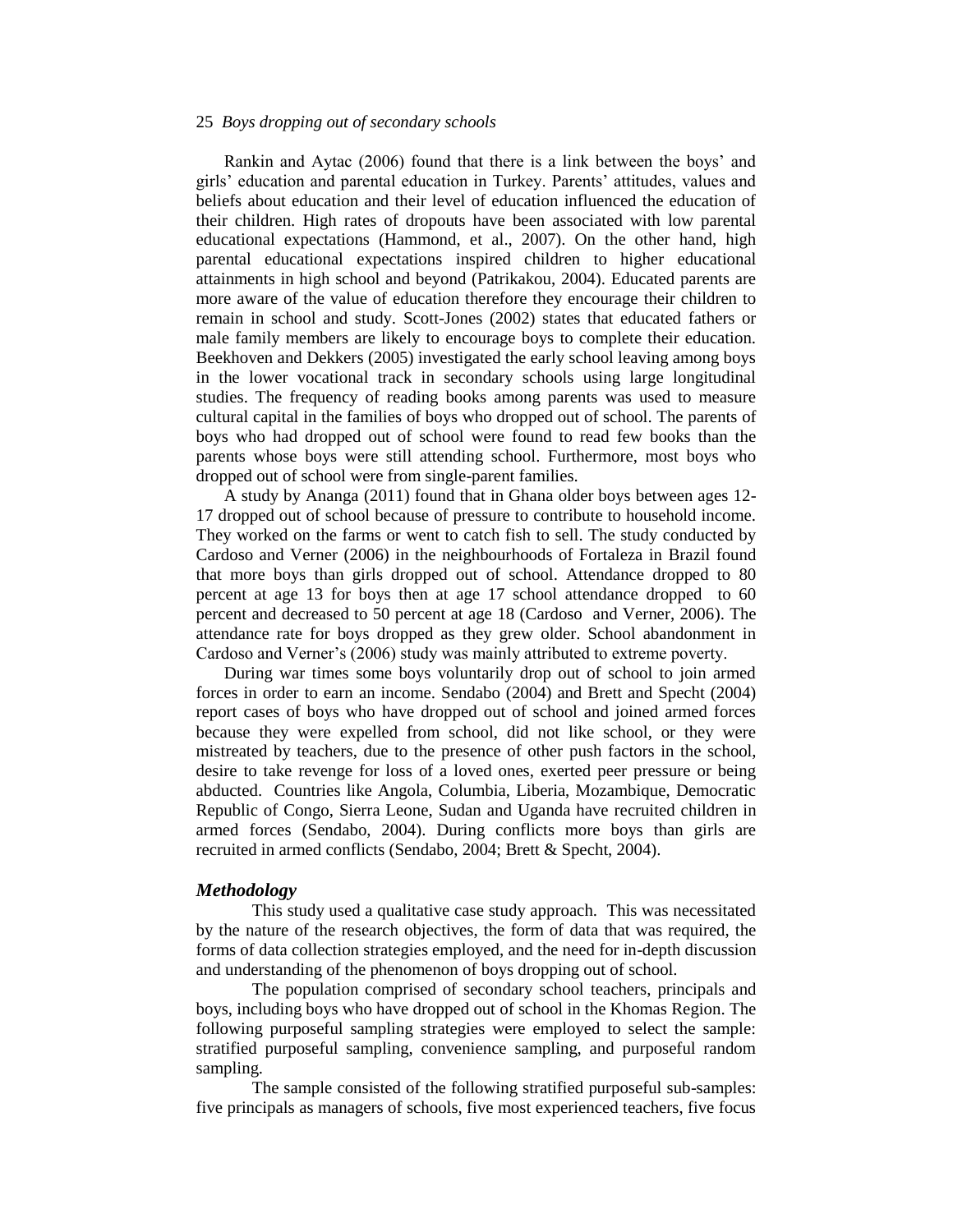groups of boys currently in school, and 25 boys who had dropped out of school (five boys per school). Document analysis and semi-structured interviews were used as data collection instruments.

Document analysis and interviews combined together facilitate triangulation (cross-validation) (Patton, 2002). Using these methods ensured that the different types of sources of data provided insights into the phenomenon (De Vos, 2002). According to Patton (2002, p. 307) "… document analysis … provides a behind-the-scenes look at the [phenomenon] … about which the interviewer might not ask appropriate questions without leads provided through documents". In order to obtain information that could help to ask appropriate questions on the phenomenon, the researchers reviewed relevant literature on the topic, then analysed the following documents: Term Dropout reports at the Khomas Regional Education Office; dropout reports, Form C (document that a principal completes for each learner that drops out of school).

Term Dropout reports were examined at Khomas Regional Education Office to identify schools (sites) with more boys that have dropped out of school from 2006 to 2009. (The Ministry of Education only started keeping Term Dropout reports of students who dropped out of school in 2006; therefore the researchers examined records beginning from 2006). According to the available data, eleven schools were identified as having most boy drop-outs. From the eleven schools, six schools with more boys who dropped out were selected as information-rich sites for the study. Boys in these schools were identified and selected to participate in the study using class registers and the drop-outs were identified using drop-out reports kept in the schools. A pilot study was conducted at one of the six schools, and the main study was conducted at the other five schools.

#### *Findings*

Our study identified the following problems to be associated with boys dropping out of school: poor parental support in both academic and social lives of boys, peer pressure and failure on the part of boys to value and appreciate education.

**Poor parental support:** Poor parental involvement in the education of their children was echoed in all the five schools. The focus groups, teachers, and principals in the schools pointed out that most parents were not proactive in the education of boys instead were more active when their sons had disciplinary cases at school. Teachers and principals reported about parents' apathy towards school meetings and events. One principal explained that some "… parents never take time to find out what their sons do at school or even simple things like finding out whether their sons' exercise books are marked". In his view both boys and girls should be taken care of. A teacher said, "… Just because a boy does not get pregnant, the society feels a boy will succeed without much monitoring. The society needs to pay attention to the boys' needs because there are other things that can go wrong". The teacher further said that some parents replaced their needed supervision and care by giving their children lots of money to spend. According to him, it was better that parents personally supported boys both in academic and social areas. Another teacher said that usually it was the mothers who were more active in the life of boys. A female principal was of the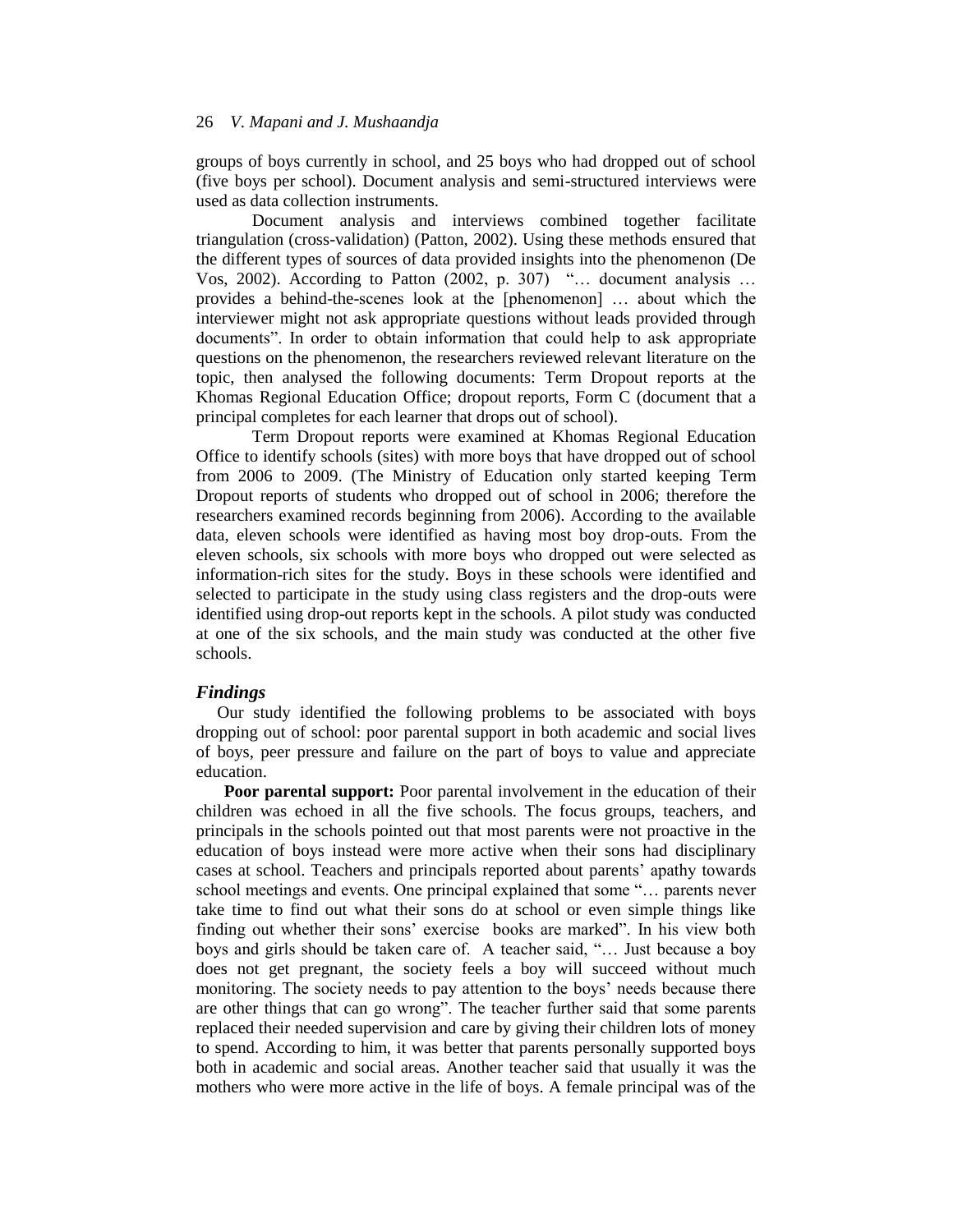view that the cultural practice of the man being the provider while the mother took care of the children contributed to this pattern. Mothers continued to participate in the lives of the children while the fathers seemed to be satisfied with just providing material support.

In another school the acting head pointed out the problem of insufficient parental involvement in boys' education and explained that sometimes parents did not have understanding of the value of education or at best did not understand that they also needed to earnestly participate in their children's education. She stressed the importance of parental involvement in the education of boys "… in order to motivate them in doing their school work". The acting head also believed that "… the lack of parental involvement partly stemmed from the fact that parents were deprived of a good education during apartheid regime". She added that "… educated parents are more likely to appreciate the need to participate in the education of their children than parents with little education or no education at all". She explained that in order to prevent boys from dropping out of school, parents were expected to support their sons, monitor and supervise them, and ensure that they attended school and did their homework. She concluded that "… parents need to be educated and reminded of the importance of their role in supporting the boys. The most effective way for parents to help boys is to academically support them by communicating to them their expectations, speaking about their potential, discussing learning strategies, encouraging career aspirations and talking about college education."

**Peer Pressure:** Peer influence was identified as a factor in boys dropping out of school through associating with boys who had dropped out of school, with friends who did not value education and in participating in activities such as absconding classes, participating in drug and alcohol abuse and smoking. Boys who have friends or parents who use the substances or if the boys can easily access the substances they start using them. The use of these substances unfits the user mentally and in the case of learners, they lose concentration in class. This practice makes the concerned learner to lag behind in school work. The result of lagging behind in school work is dropping out of school because he cannot cope with studies.

**Failure of boys to appreciate the value of education:** Failure on the part of boys to appreciate education was pointed out as a factor in boys dropping out of school. The lack of appreciation of education on the part of boys showed itself through lack of interest in school, absenteeism, preferring to drop out in order to make money, involvement in gang activities abusing alcohol and drugs which interfere with their education. In the case of absenteeism, boys dropped out of school after missing several lessons and they realized that they were behind in many lessons, performance dropped, and then they lost hope of catching up. At that point the boys dropped from school.

In order to prevent boys from dropping out of school participants were all agreed on the need for more parental involvement in the education of their children. This was deemed significant because parents needed to monitor the academic progress of the boys, encourage, counsel and support boys. In addition boys were expected to be more responsible and take their education with seriousness hence the need to counsel, give advice, motivate and have meetings to discuss different issues that affected boys and their education.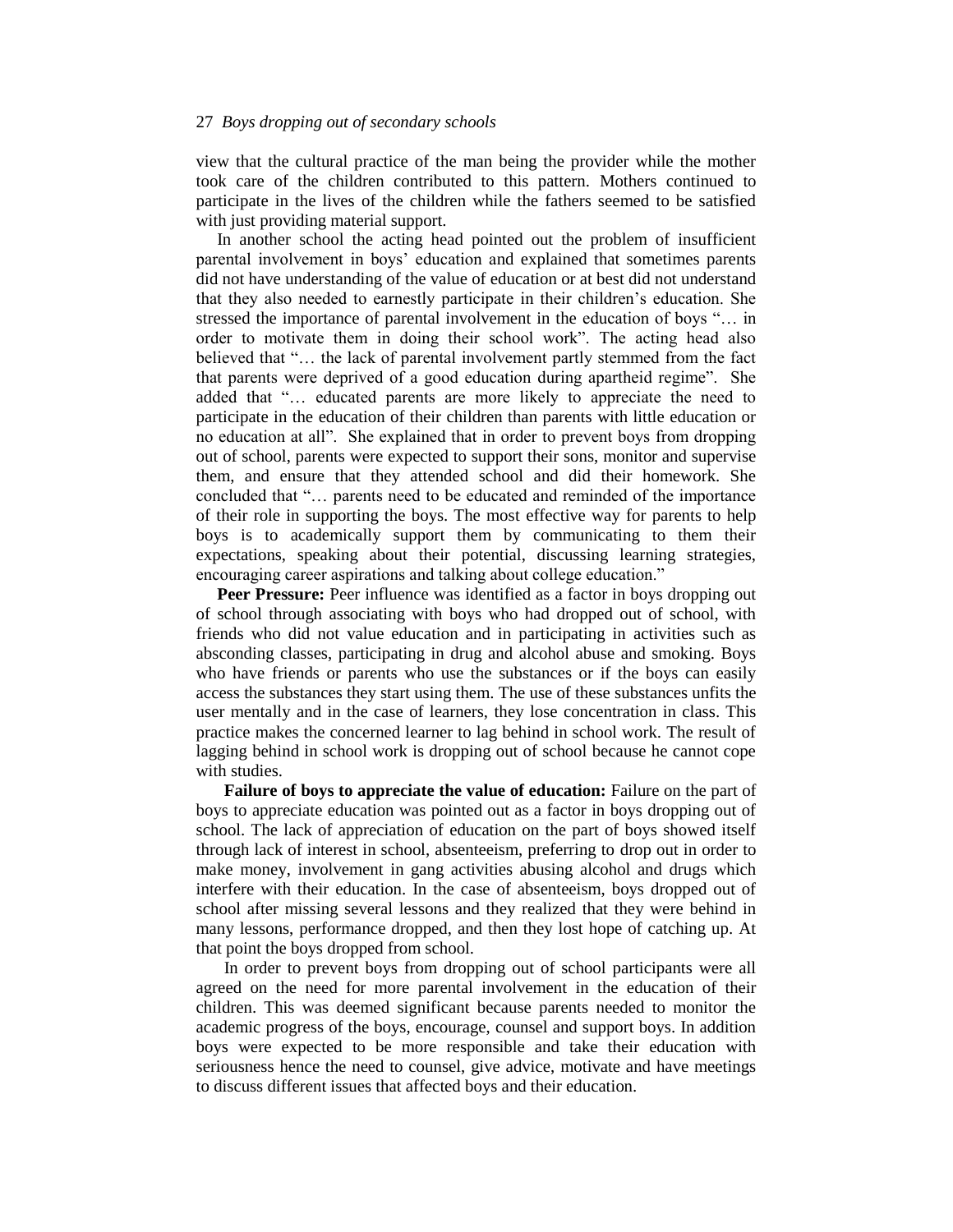## *Discussion*

The top most factors which contribute towards the boys' dropping out of school are:

- (a) **Poor parental support in both academic and social lives of boys**: This was due to the fact that sometimes parents did not have an understanding of the value of education or at best did not understand that they also needed to earnestly participate in their children's education. This is partly stemming from the fact that most of the parents were deprived of a good education during apartheid regime. Educated parents understand the value of education and expect their children to attain the same level of education or more, and they are more supportive of their children in school.
- (b) **Failure of boys to value and appreciate education:** Failure on the part of boys to value and appreciate education manifests itself in different ways. Sometimes boys lost interest in education and dropped out because they did not see any connection between their aspirations and what they learnt. They overlooked the fact that education leads to stable and better wages. Some boys did not want school anymore, instead they wanted to work and make money. The notion of making "big money" through, among others, the music industry was a major factor. The result is that they lose interest in school and invest more time in making money business hoping to succeed. This is rather a common situation which needs to be addressed by school authorities and parents. The music industry, though lucrative, only few make it and this knowledge has to be made available to learners at an early age.
- (c) **Peer influence**: Peer influence was felt among boys through wrong choices of friends such as associating with boys who had dropped out of school, in absconding classes, participating in drug and alcohol abuse, and smoking. This influence was also felt through hanging out with friends who did not value education.

## *Conclusion*

Factor (a) above directly affects the attitude that the young people take with them in school, from school activities to academic work; and factor (b) directly stems from factor (a). This complex interrelationship is woven in the fabric of society and how it imparts values to secondary school children. Thus both teachers and parents should be involved actively in social and academic upbringing of the boys.

Parental participation in the school life of boys is important because it motivates the boys and helps them to cope with both academic and social pressure. Teachers also get motivated to do a better job as they see the interests of parents in their children.

There is need to care for the "boy child" not only academically but also socially as well. Teachers as well as parents need to be more aware of the needs and challenges that boys are facing. Some of the social activities that boys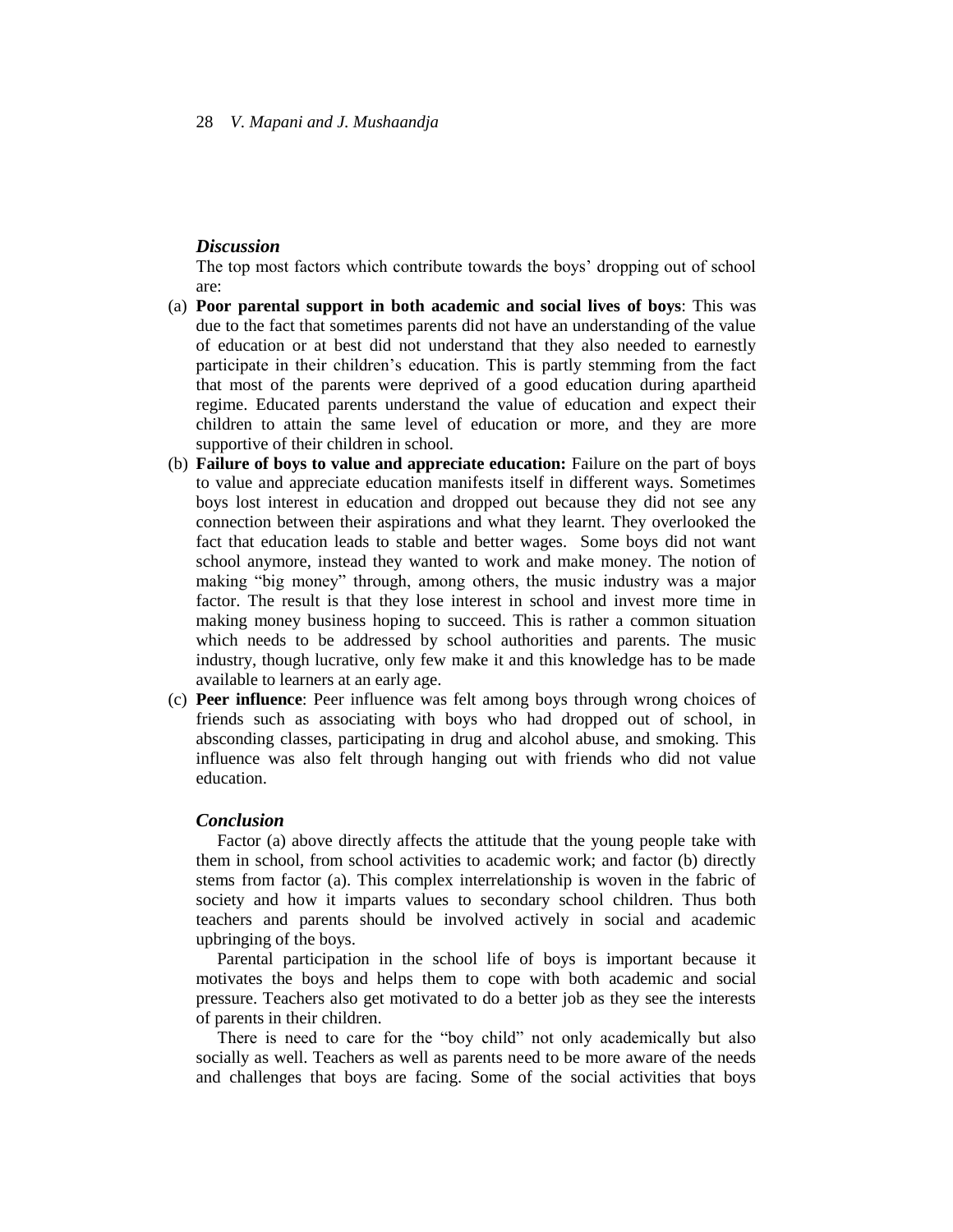engage in work against their education therefore parental involvement is paramount. Boys' education needs should be addressed on national and school levels to ensure that the educational needs and opportunities for both sexes are met. This will require identifying boys that are disadvantaged and or have social problems.

In general, Namibian girls are taken care of academically and socially while boys are not attended to in a similar way. A typical example is the school which held seminars for girls once a month but had nothing for boys. During the seminars girls received information on social issues like, dating, rape, sex, pregnancy, violence against women, self-respect and setting personal goals for life. Similar programmes in schools will help boys handle pressure from both academic and social environment. Open discussions with boys would also create an opportunity to learn some of the challenges that boys face and how their school work is affected.

#### *References*

- Ananga, E. (2011). **Dropping out of school in Southern Ghana: The push-out and pull-out factors**. Research Monograph No. 55. Retrieved from http://r4d.dfid.gov.uk/PDF/Outputs/ImpAccess\_RPC/PTA55.pdf
- Askew, S. and Ross, C. (1988*).* **Boys Don't Cry: Boys and sexism in education**. Milton Keynes: Open University Press.
- Beekhoven, S. & Dekkers, H. P. J. M. (2005). **The influence of participation, identification and parental resources on the early school leaving of boys in the lower educational track.** European Educational Research Journal, 4 (3), pp. 195-207.
- Brett, R. & Specht, I. (2004). **Young soldiers: Why they choose to fight**. Boulder: Lynne Rienner Publishers.
- Cardoso, A. R. and Verner, D. (2006). **School drop-out and push-out factors in Brazil: The role of early parenthood, child labour and poverty. IZA Discussion papers 2515, Institute for the Study of Labour (IZA)***.* Retrieved from http://papers.ssrn.com/soL3/papers.cfm?abstract\_id=955862
- Chipita, J. T. (2007). **Current macroeconomic framework, challenges and alternatives for the attainment of the millennium development goals (MDGs)**. Retrieved from http://www.sarpn.org/documents/d0002654/Macro\_ecn\_MDG\_Chipika\_Jun

2007.pdf

- De Vos, A. (2002). **Research at grass roots (2nd ed.).** Pretoria: Van Shaick Publishers.
- Dunne, M., Humphreys, S. & Leach, F. (2006). **Gender violence in schools in the developing world**. *Gender and Education,* 18 (1), pp. 75-98.
- European Commission. (2010). **Reducing early school leaving: Accompanying document to the Proposal for a Council Recommendation on policies to reduce early school leaving.** Brussels: SEC. Retrieved from http://ec.europa.eu/education/school-education/doc/earlywp\_en.pdf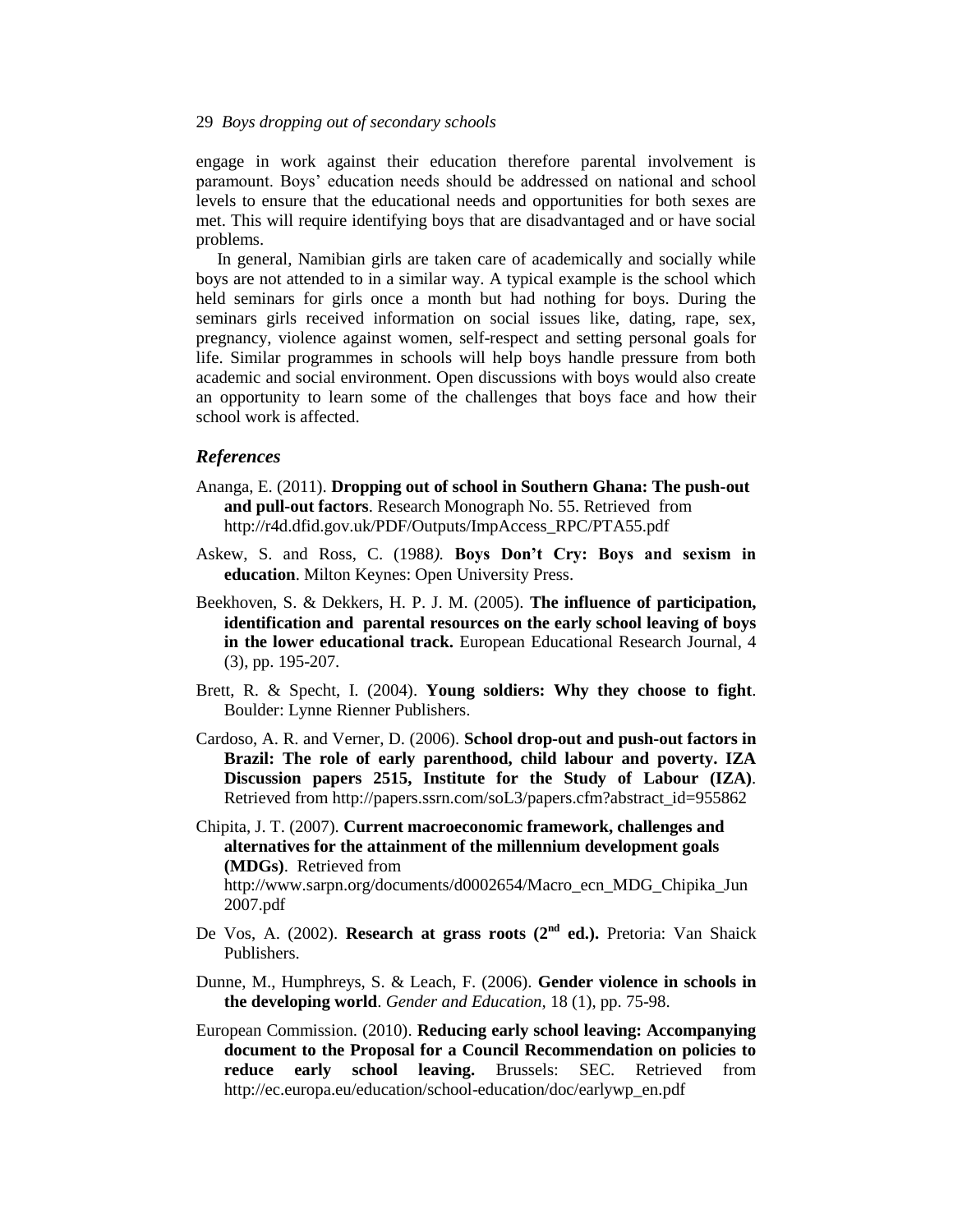- Gurian, M. and Stevens, K. (2005). **The minds of boys: Saving our sons from falling behind in school and life.** San Francisco: Jossey Bass.
- Hammond, C., Linton, D., Smink, J. & Drew, S. (2007). **Dropout risk factors and exemplary programs: A technical report**. Clemson, SC: National Dropout Prevention Center, Communities in Schools, Inc.
- Hillman, A. L. and Jenker, E. (2004). **Educating children in poor countries**. Economic Issues No. 33. International Monetary Fund. Retried from *http://www.imf.org/external/pubs/ft/issues/issues33/*
- Humphreys, S. (2008). **Gendering corporal punishment: Beyond the discourse of human rights.** Gender and Education, 20(5), pp. 527 – 540.
- Jackson, C. (2002). **'Laddishness' as a self-worth protection strategy**. Gender and Education 14(1), pp.  $37 - 51$ .
- Jha, J. and Kelleher, F. (2006). **Boys underachievement in education: An exploration in selected commonwealth countries**. Retrieved from http://siteresources.worldbank.org/INTLACREGTOPGENDER/Resources/C ommonwealthBoysUnderachievement.pdf
- Kane, J. (2006). **School exclusions and Masculine, working class identities**. Gender and Education, 18 (6), pp. 673 – 685.
- McCready, L. T. (2009). **Troubles of the black boys in urban schools in the United States: Black feminist and gay men's perspectives**. In W. Martino, M. Kehler, and M. B. Weaver-Hightower (Eds.). The problem with boys' education**.** New York: Routledge.
- Ministry of Education. (2003*).* **EMIS: Education Statistics.** Windhoek: MoE.
- Ministry of Education. (2004*).* **EMIS: Education Statistics.** Windhoek: MoE.
- Ministry of Education. (2005*).* **EMIS: Education Statistics.** Windhoek: MoE.
- Ministry of Education. (2006*).* **EMIS: Education Statistics.** Windhoek: MoE.
- Ministry of Education. (2007*).* **EMIS: Education Statistics.** Windhoek: MoE.
- Mowes, D. L. (1997). **A case study on factors which contribute towards learner dropout from secondary school in the Windhoek Region**. Unpublished M. Ed thesis. Windhoek: Unam.
- National Planning Commission. (2004). **Namibia 2004 Millennium Development Goals Report.** Windhoek: National Planning Commission.
- Patrikakou, E. (2004). **Adolescence: Are Parents Relevant to Students' High School Achievement and Post-Secondary Attainment?** Retrieved from http://www.hfrp.org/publications-resources/browse-ourpublications/adolescence-are-parents-relevant-to-students-high-schoolachievement-and-post-secondary-attainment
- Patton, M. Q. (2002). **Qualitative research & evaluation methods (3rd ed.).** London: Sage Publications.